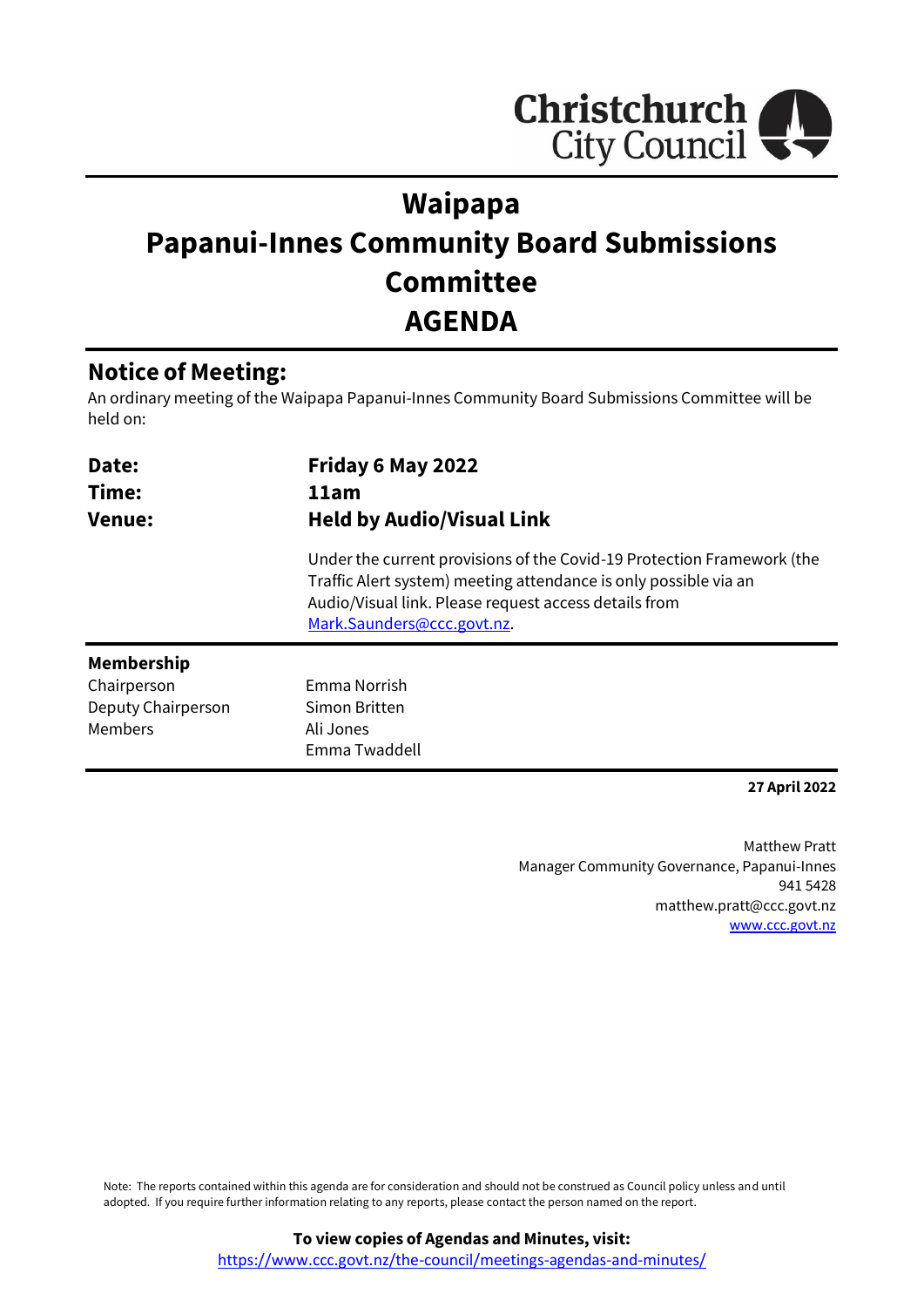



### Otautahi-Christchurch is a city of opportunity for all

Open to new ideas, new people and new ways of doing things - a city where anything is possible

### **Principles**

**Community Outcomes** 

Being open, transparent and democratically accountable Promoting equity, valuing diversity and fostering inclusion

Taking an inter-generational approach to sustainable development, prioritising the social, economic and cultural wellbeing of people and communities and the quality of the environment, now and into the future

Building on the relationship with Te Rūnanga o Ngai Tahu and the Te Hononga-Council Papatipu Rūnanga partnership, reflecting mutual understanding and respect

Ensuring the diversity and interests of our communities across the city and the district are reflected in

Actively collaborating and co-operating with other local, regional and national organisations

decision-making

### **Resilient communities**

Strong sense of community

Active participation in civic life

Safe and healthy communities

Celebration of our identity through arts, culture, heritage, sport and recreation

Valuing the voices of all cultures and ages (including children)

#### **Liveable city**

Vibrant and thriving city centre Sustainable suburban and rural centres

A well connected and accessible city promoting active and public transport

Sufficient supply of, and access to, a range of housing 21st century garden city we are proud to live in

#### **Healthy environment**

Healthy water bodies

High quality drinking water Unique landscapes and indigenous biodiversity are valued and stewardship exercised

Sustainable use of resources and minimising waste

#### **Prosperous economy**

Great place for people, business and investment

An inclusive, equitable economy with broad-based prosperity for all

A productive, adaptive and resilient economic base

Modern and robust city infrastructure and community facilities

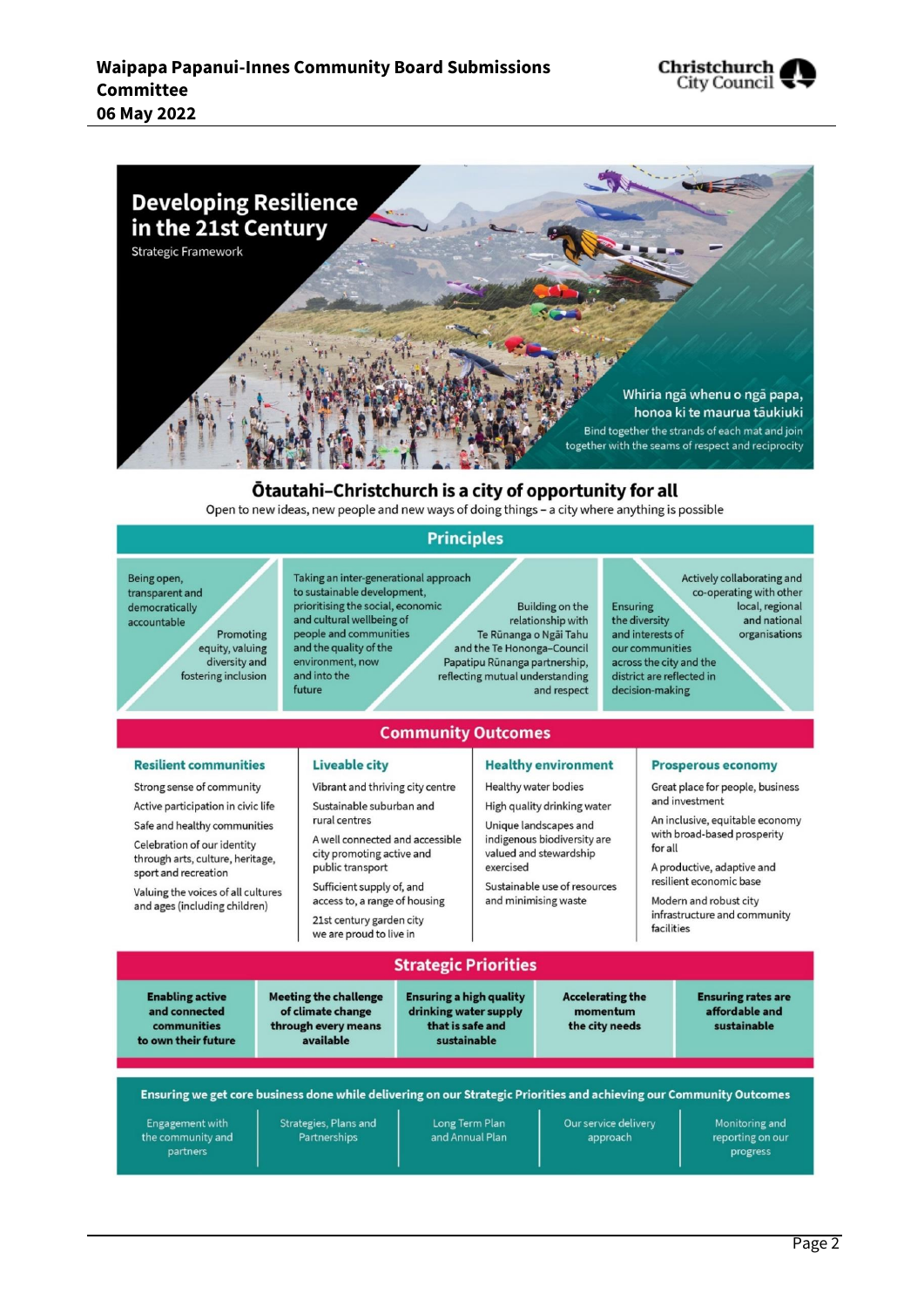

**Part A Matters Requiring a Council Decision Part B Reports for Information Part C Decisions Under Delegation**

### **TABLE OF CONTENTS**

### **STAFF REPORTS**

| 3. |  |
|----|--|
|    |  |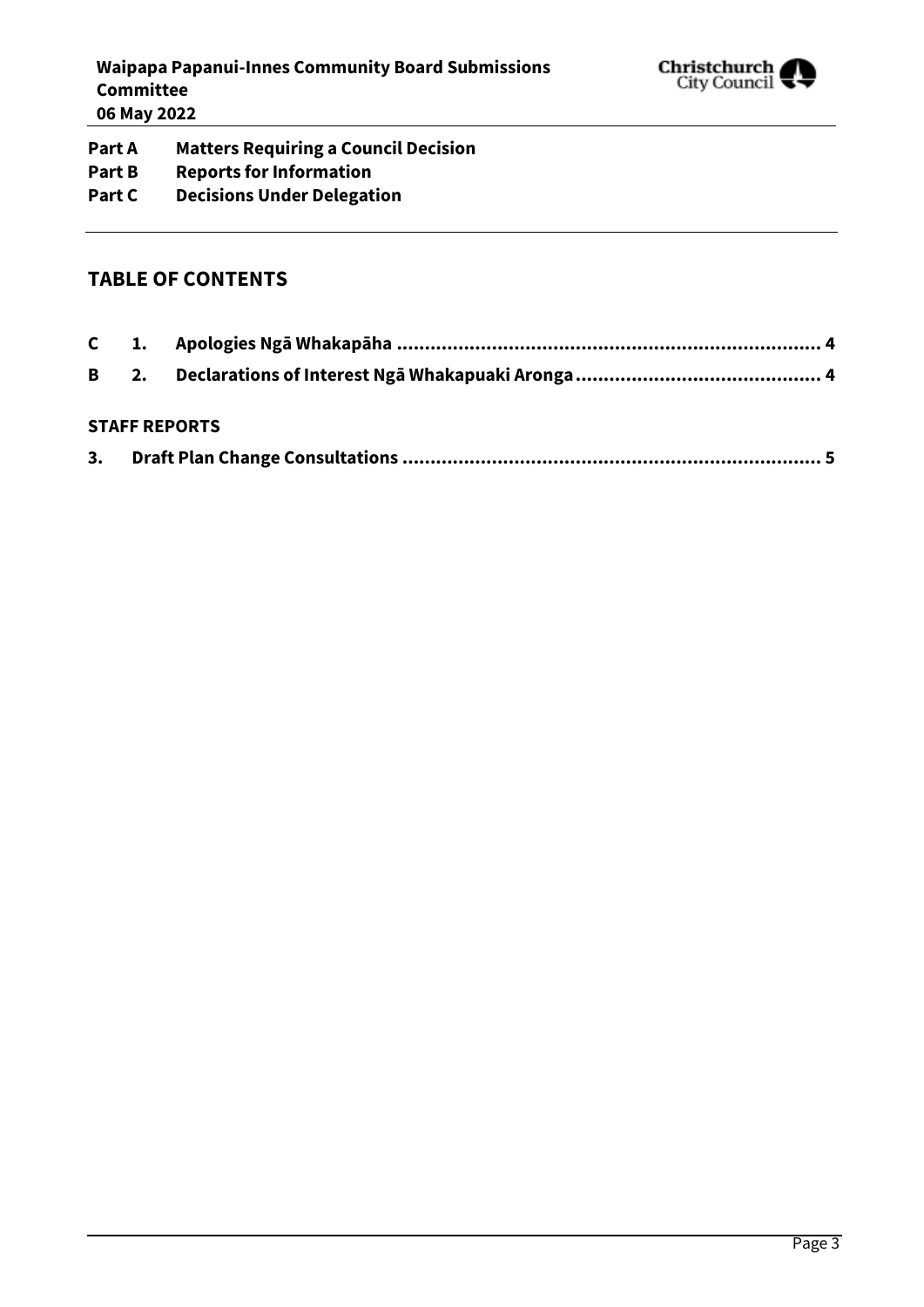

## <span id="page-3-0"></span>**1. Apologies Ngā Whakapāha**

At the close of the agenda no apologies had been received.

## <span id="page-3-1"></span>**2. Declarations of Interest Ngā Whakapuaki Aronga**

Members are reminded of the need to be vigilant and to stand aside from decision making when a conflict arises between their role as an elected representative and any private or other external interest they might have.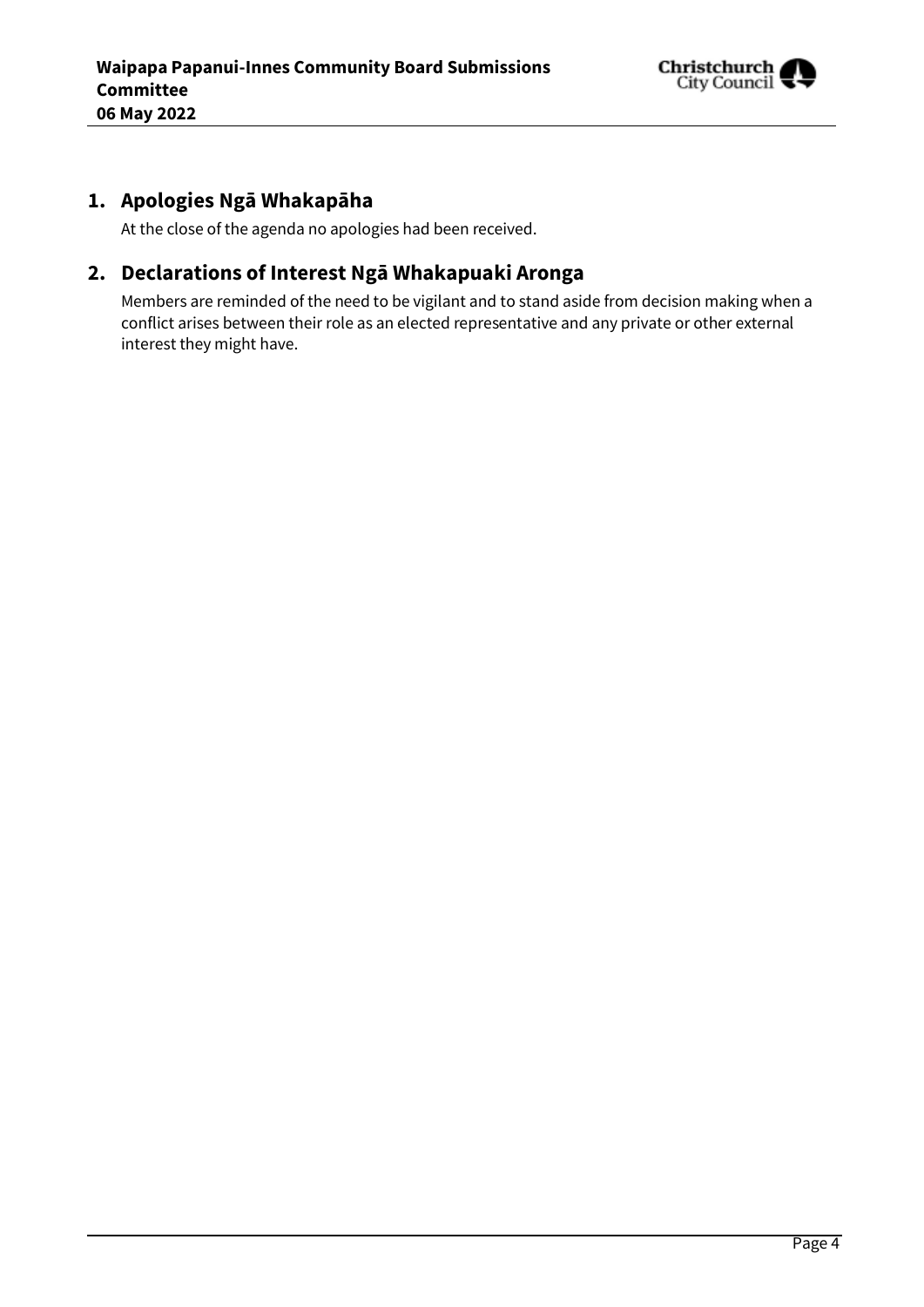

## <span id="page-4-0"></span>**3. Draft Plan Change Consultations**

| Reference / Te Tohutoro: 22/489776 |                                                                |
|------------------------------------|----------------------------------------------------------------|
| <b>Report of / Te Pou</b>          | Mark Saunders - Community Board Advisor, Waipapa Papanui-Innes |
| Matua:                             | Mark.Saunders@ccc.govt.nz                                      |
| <b>General Manager /</b>           | Mary Richardson – General Manager, Citizens and Community      |
| Pouwhakarae:                       | Mary.Richardson@ccc.govt.nz                                    |

### **1. Brief Summary**

- 1.1 The purpose of this report is to provide the Waipapa Papanui-Innes Community Board Submissions Committee the opportunity on behalf of the Board to make a submission on any of the following consultations (which link to the relevant Have Your Say pages):
	- [Draft Housing and Business Choice Plan Change](https://www.ccc.govt.nz/the-council/haveyoursay/show/505)
	- [Draft Heritage Plan Change](https://www.ccc.govt.nz/the-council/haveyoursay/show/506)
	- [Draft Coastal Hazards Plan Change](https://www.ccc.govt.nz/the-council/haveyoursay/show/504)
	- [Draft Radio Communication Pathways Plan Change](https://www.ccc.govt.nz/the-council/haveyoursay/show/507)
- 1.2 Consultation on the Draft Housing and Business Choice Plan Change opened for feedback on 11 April 2022 and closes on 13 May 2022, and the other three Draft Plan Change consultations are being run concurrently in the same window of time closing 13 May 2022.

### **2. Officer Recommendations Ngā Tūtohu**

That the Waipapa Papanui-Innes Community Board Submissions Committee:

- 1. Notes its delegated authority to lodge submissions on behalf of the Waipapa Papanui-Innes Community Board.
- 2. Considers making a submission on behalf of the Board to the Council on the Draft Housing and Business Choice Plan Change.
- 3. Notes the concurrent consultations that submissions may also optionally be made on:
	- a. Draft Heritage Plan Change.
	- b. Draft Coastal Hazards Plan Change.
	- c. Draft Radio Communication Pathways Plan Change.

### **3. Draft Housing and Business Choice Plan Change Consultation Overview**

- 3.1 This consultation relates to bringing the District Plan in line with government direction that has been given via the National Policy Statement-Urban Development and the Resource Management (Enabling Housing Supply and Other Matters) Amendment Act to enable more development in the city's existing urban footprint.
- 3.2 Some of the changes are legal requirements of the new national direction. They must be notified before 20 August 2022 and cannot be influenced by the Council, or community feedback. However, there are some changes that can be adapted based on residents' views such as building heights above the new baselines.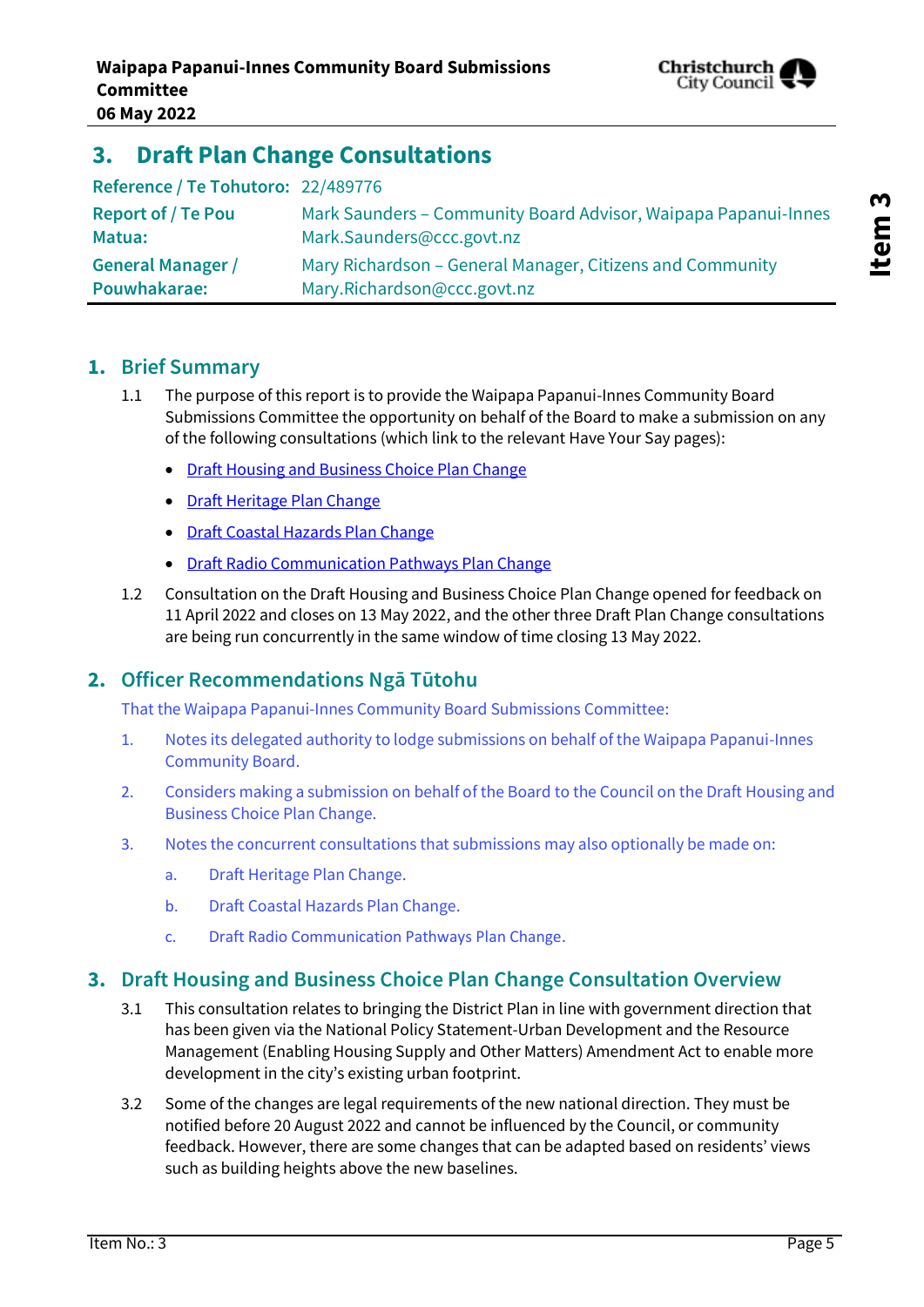- 3.3 Feedback at this pre-notification stage will help develop the draft changes to the District Plan that are not strictly dictated by the new national direction. The draft plan change will then go out for further consultation when it is formally notified before 20 August 2022.
- 3.4 The Council's 'Have Your Say' page for this consultation poses the following questions:
	- *Are we proposing the right areas for development above 12 metres?*
	- *Do you have any comments about the proposed Qualifying Matters that will restrict intensified development or thresholds for needing a resource consent?*
	- *Does the proposed plan change allow for enough business intensification?*
	- *Any other comments about the proposed plan changes?*

## **4. Focus of Concurrent Plan Change Consultations**

### **Draft Heritage Plan Change**

- 4.1 The Council is proposing that 11 new residential heritage areas across the city be identified for protection in the District Plan to recognise Ōtautahi-Christchurch's special identity and adding around 65 buildings, items and building interiors to the Schedule of Significant Historic Heritage.
- 4.2 The Council's 'Have Your Say' page for this consultation poses the following questions:
	- *Do you have any comments on the proposed Residential Heritage Areas?*
	- *Do you have any comments about other elements of the proposed Heritage Plan Change?*

### **Draft Coastal Hazards Plan Change**

- 4.3 The objectives the Council is seeking to achieve from this draft Plan Change reflect those from the Resource Management Act, New Zealand Coastal Policy Statement and Regional Policy Statement:
	- Development, subdivision and land use does not increase the risk of coastal inundation, coastal erosion, rising groundwater or tsunami causing physical, social, economic or environmental harm.
	- Existing communities potentially affected by coastal hazards are able to continue to develop and use land, natural and physical resources where the risk of adverse effects from coastal hazards is not increased and the level of risk can be managed to an acceptable level.
- 4.4 This proposed plan change has been shaped by community feedback. From 8 October 6 December 2021 the Council engaged with residents on an Issues and Options Paper for the Coastal Hazards Plan Change.
- 4.5 The Council's 'Have Your Say' page for this present consultation poses the following questions:
	- *Have we adequately addressed the risks of potential coastal hazards?*
	- *Are there other sources of information you think we should also consider?*
	- *Do the draft Objectives, Policies and Rules strike the right balance between managing the risks from coastal hazards while enabling communities to meet their foreseeable needs where it is safe to do so?*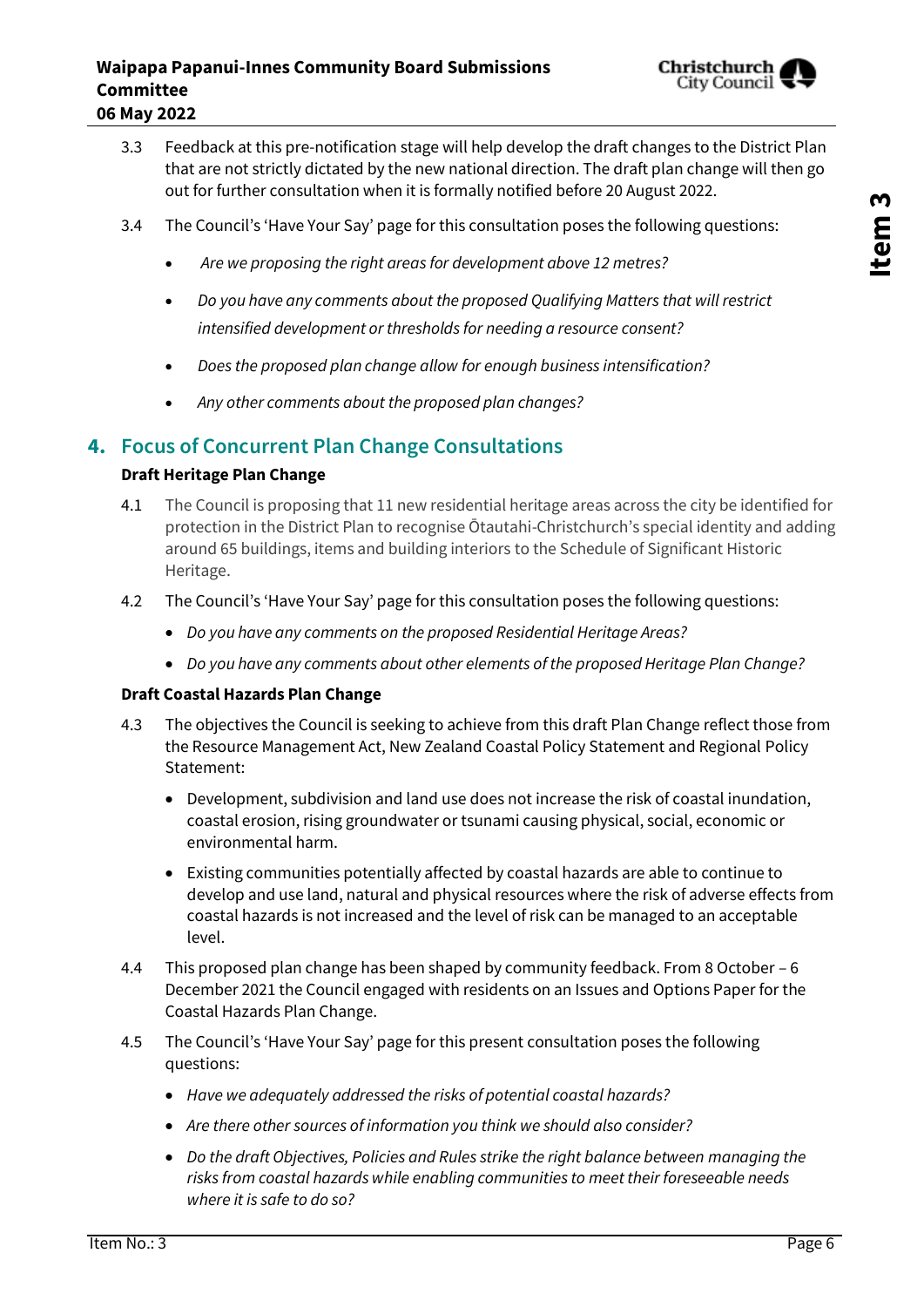

- *With the introduction of Coastal Hazards provisions into the District Plan, are there existing rules that could be removed or amended to make the Plan more efficient and effective?*
- *Any other comments*

### **Draft Radio Communication Pathways Plan Change**

- 4.6 This consultation relates to the Council proposing:
	- A plan change to protect radio communication pathways (for emergency services), from adverse effects due to buildings, structures, utilities and trees.
	- Introducing a new objective, policies and rules requiring resource consent as a noncomplying activity for any buildings, structures, utilities and trees above the maximum height limit.
	- That the radio-communication pathways are a Qualifying Matter under the National Policy Statement on Urban Development, which means a reduced level of development can occur.
- 4.7 The Council's 'Have Your Say' page for this consultation poses the following question:
	- *Do you have any comments about the proposed plan change?*

### **Attachments / Ngā Tāpirihanga**

There are no attachments to this report.

In addition to the attached documents, the following background information is available:

| <b>Document Name</b>                          | <b>Location / File Link</b>                         |
|-----------------------------------------------|-----------------------------------------------------|
| Draft Housing and Business Choice Plan        | https://ccc.govt.nz/the-council/plans-strategies-   |
| Change - Technical information                | policies-and-bylaws/plans/christchurch-district-    |
|                                               | plan/changes-to-the-district-plan/planchange/pc14/  |
| Interactive map                               | https://gis.ccc.govt.nz/portal/apps/webappviewer/in |
|                                               | dex.html?id=3873b31c95bb45ef8e1f3c1d05b26d1a        |
| Draft Heritage Plan Change - Technical        | https://ccc.govt.nz/the-council/plans-strategies-   |
| information                                   | policies-and-bylaws/plans/christchurch-district-    |
|                                               | plan/changes-to-the-district-plan/planchange/pc13/  |
| Draft Coastal Hazards Plan Change - Technical | https://ccc.govt.nz/the-council/plans-strategies-   |
| information                                   | policies-and-bylaws/plans/christchurch-district-    |
|                                               | plan/changes-to-the-district-plan/planchange/pc12/  |
| Draft Radio Communication Pathways Plan       | https://www.ccc.govt.nz/the-council/plans-          |
| Change - Technical information                | strategies-policies-and-bylaws/plans/christchurch-  |
|                                               | district-plan/changes-to-the-district-              |
|                                               | plan/planchange/pc15/                               |

## **Confirmation of Statutory Compliance / Te Whakatūturutanga ā-Ture**

Compliance with Statutory Decision-making Requirements (ss 76 - 81 Local Government Act 2002). (a) This report contains:

(i) sufficient information about all reasonably practicable options identified and assessed in terms of their advantages and disadvantages; and